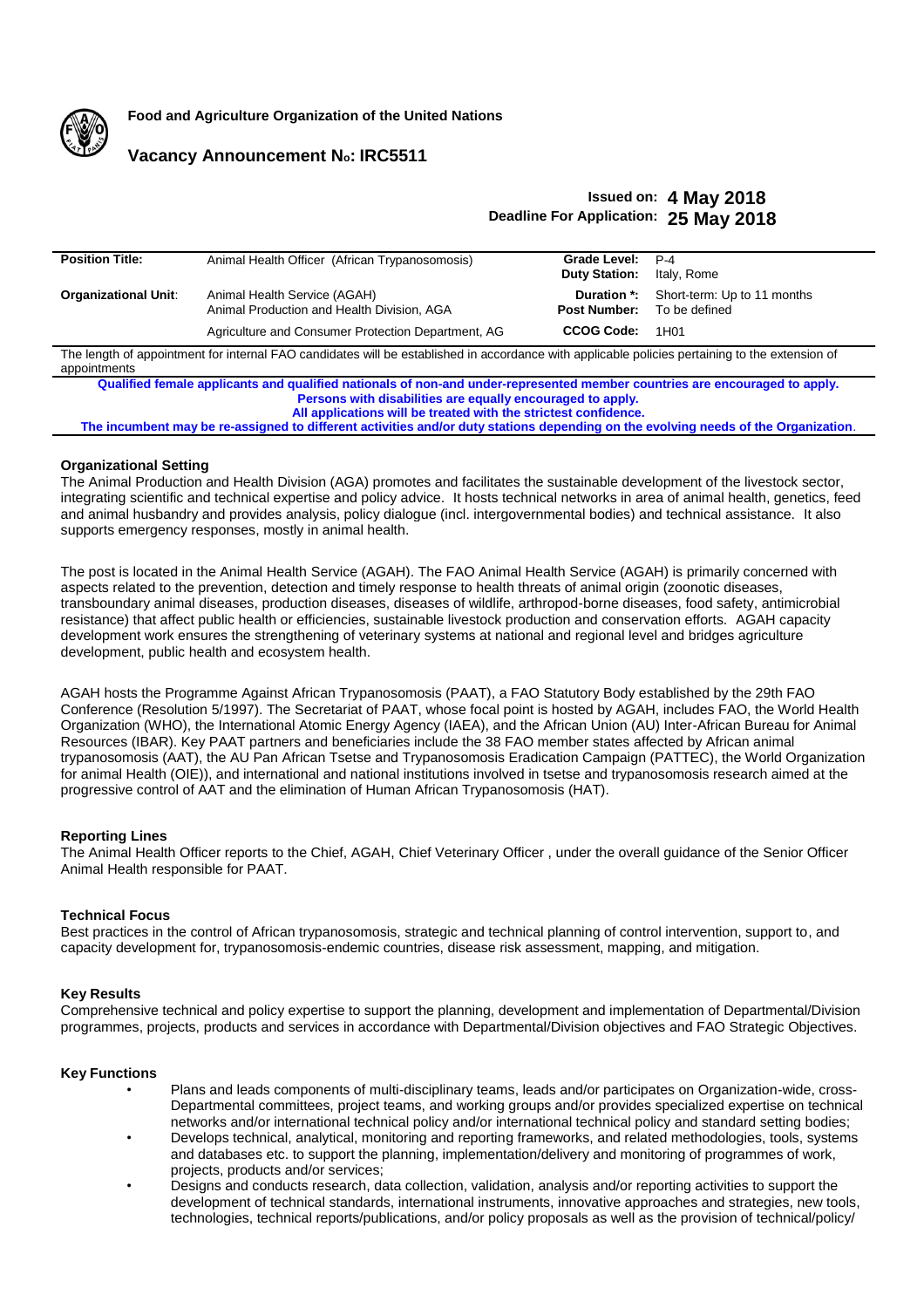specialist/advice and expertise;

- Responds to country requests for technical and policy assistance, provides technical advice, assistance and solutions to Decentralized Offices and provides technical backstopping to field projects;
- Collaborates in, provides technical backstopping to and ensures the quality / effectiveness of capacity development and knowledge sharing activities within member countries such as policy support, organizational development and individual learning events including preparation of related information, learning materials, online tools;
- Promotes international cooperation/advocates best practices, increased policy dialogue and provides technical expertise at international/intergovernmental meetings;
- Participates in resource mobilization activities in accordance with the FAO Corporate strategy.

## **Specific Functions**

- Plans, executes and monitors a range of FAO activities carried out in the framework of PAAT.
- Provides capacity development for, and technical support to, the 38 FAO member states affected by AAT in the PAAT framework, through (i) training courses at the national and regional levels in the fields of disease control, data management, epidemiological and disease risk analysis, environmental analysis and remote sensing; (ii) technical assistance missions and remote assistance.
- Promotes the enhancement and implementation of the Progressive Control Pathway (PCP) for AAT at the national, regional and international levels.
- Develops and disseminates tools and methodologies to collect, manage and analyse epidemiological and environmental data to promote evidence-based decision making in tsetse and trypanosomosis control and elimination at the national, regional and international level.
- Advises members of the Secretariat of PAAT (i.e. WHO, IAEA, AU-IBAR)), as well as other PAAT partners (in particular the AU-PATTEC and OIE), to support coordinated efforts aimed at the progressive control of AAT and the elimination of HAT.
- Supports resource mobilization efforts, including outreach and advocacy material, development of concept notes, project documents, aimed at enhancing and upscaling PAAT activities, with a focus on the PCP for AAT.
- Supports AGAH activities in the field of animal health and climate change, with a focus on the development of technical guidelines and resource mobilization material.
- Performs other related duties as required.

#### **\_\_\_\_\_\_\_\_\_\_\_\_\_\_\_\_\_\_\_\_\_\_\_\_\_\_\_\_\_\_\_\_\_\_\_\_\_\_\_\_\_\_\_\_\_\_\_\_\_\_\_\_\_\_\_\_\_\_\_\_\_\_\_\_\_\_\_\_\_\_\_\_\_\_\_\_\_\_\_\_\_\_\_\_\_\_\_\_\_\_\_\_\_\_\_\_\_\_\_\_\_\_ CANDIDATES WILL BE ASSESSED AGAINST THE FOLLOWING**

## **Minimum Requirements**

- Advanced university degree in Veterinary Sciences, Environmental Sciences, Biological Sciences or related field.
- Seven years of relevant experience in animal health, infectious disease management, including regulatory aspects and standard setting.
- Working knowledge of English and French.

## **Competencies**

- Results Focus
- **Teamwork**
- Communication
- Building Effective Relationships
- Knowledge Sharing and Continuous Improvement

## **Technical/Functional Skills**

- Work experience in more than one location or area of work, particularly in field positions is desirable
- Extent and relevance of experience in epidemiological analysis<br>• Extent and relevance of experience in biological control and spa
- Extent and relevance of experience in biological control and spatial ecology of vectors and vector-borne diseases
- Extent and relevance of experience in organizing and conducting training activities
- Demonstrated ability to analyse and generate technical and scientific information and publications
- Extent and relevance of experience in project management
- Ability to draft project proposals and ensure follow up to the funding phase
- Extent of experience with UN, intergovernmental and international organizations in technical assistance mechanisms is considered a strong asset

**\_\_\_\_\_\_\_\_\_\_\_\_\_\_\_\_\_\_\_\_\_\_\_\_\_\_\_\_\_\_\_\_\_\_\_\_\_\_\_\_\_\_\_\_\_\_\_\_\_\_\_\_\_\_\_\_\_\_\_\_\_\_\_\_\_\_\_\_\_\_\_\_\_\_\_\_\_\_\_\_\_\_\_\_\_\_\_\_\_\_\_\_\_\_\_\_\_\_\_\_\_\_**